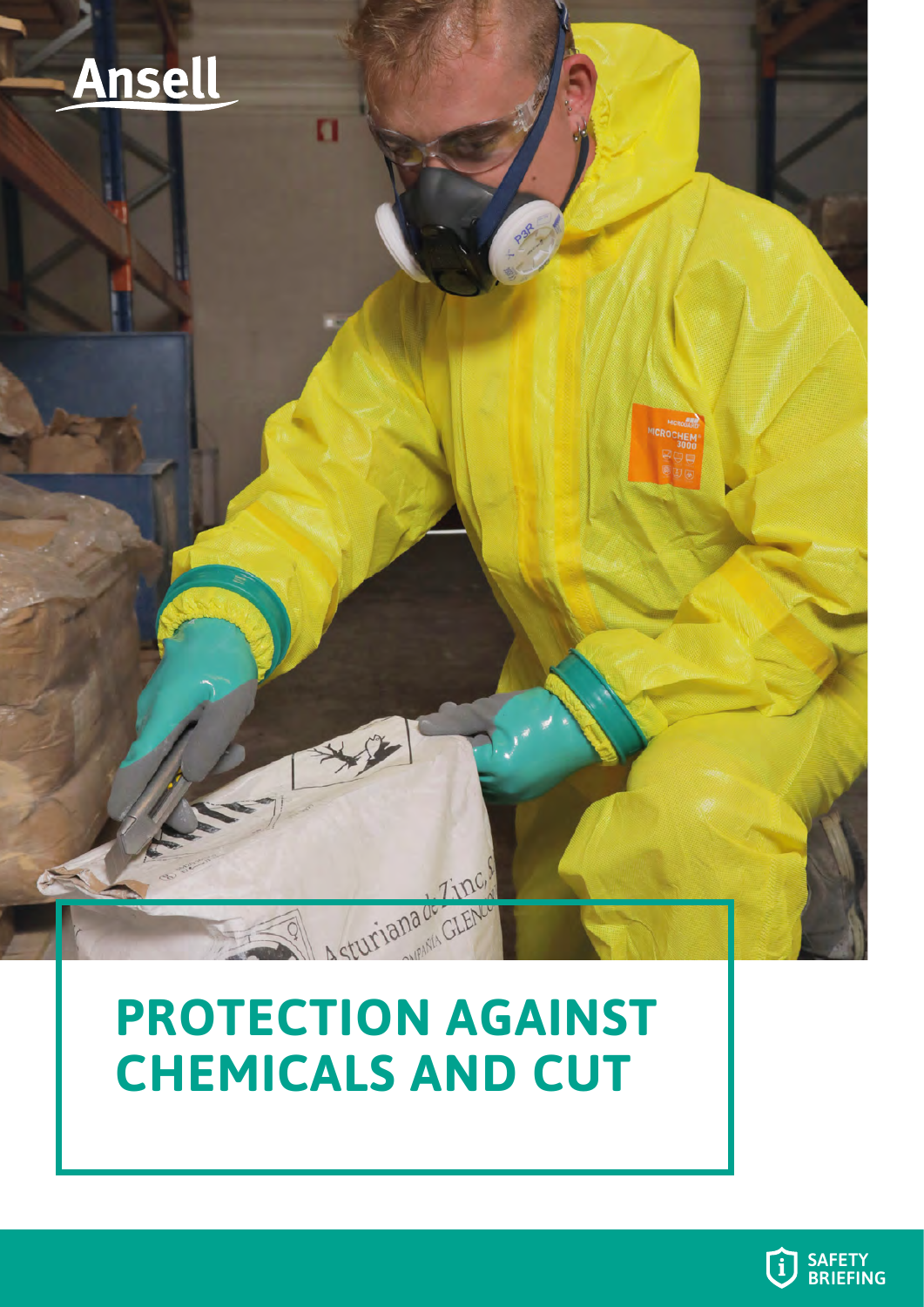### **SPECIALISED PROTECTION SOLUTIONS CAN ADDRESS MULTIPLE RISKS**

Industrial settings present a range of hazards that potentially threaten worker safety. This is amplified when multiple risk factors are present, such as exposure to chemical substances or other liquids, coupled with cut risk.

Till now, safety managers have been required to employ a 'one-glove-fits-all-applications' mentality, or to focus solely on the primary hazard when determining the appropriate hand protection alternative. This approach is ultimately flawed and may even introduce new risks — because it usually entails compromise in vital areas such as comfort, dexterity and grip.

Fortunately, continual advances in technology are delivering material improvements that assist in development of superior specialist hand protection solutions, rendering the need to choose between one hazard or another obsolete.

The provision of unsuitable protection, or an environment that encourages workers to 'double-glove' — to wear separate cut and chemical protective gloves simultaneously — when faced with multiple exposures, will often lead to non-compliance of personal protective equipment (PPE) policy. This unnecessarily opens workers up to increased risk of harm and can have serious detrimental impact on productivity and profitability.



#### **PPE LEGISLATION IS NOT OPEN TO INTERPRETATION 1**

PPE legislation places responsibility for provision of a safe workplace and suitable safety equipment firmly in the hands of the employer, so it's important to review the full gamut of available solutions to determine suitability for specific workplace conditions.

Given this obligation — particularly in the context of situations that present multiple and disparate risks — safety managers and business operators need to conduct a thorough workplace risk assessment.

When exposure to risk cannot be practically avoided, PPE equipment must be used. Employers are obliged to evaluate the risks, assess options and select protection that not only adheres to applicable legislation and standards, but is also demonstrably of good quality and best suited to the task.

Safety legislation dictates that the assessment process and reasons for selection of the chosen PPE be recorded. Workers must be made aware of present risks and supplied with appropriate and correctly fitted equipment. They also need to be provided with written rules when PPE utilisation is compulsory, as well as adequate instruction on the proper use of supplied protection.

In the context of multiple exposures, safety managers should opt for a solution that best defends workers against all present hazards — not the primary hazard alone.

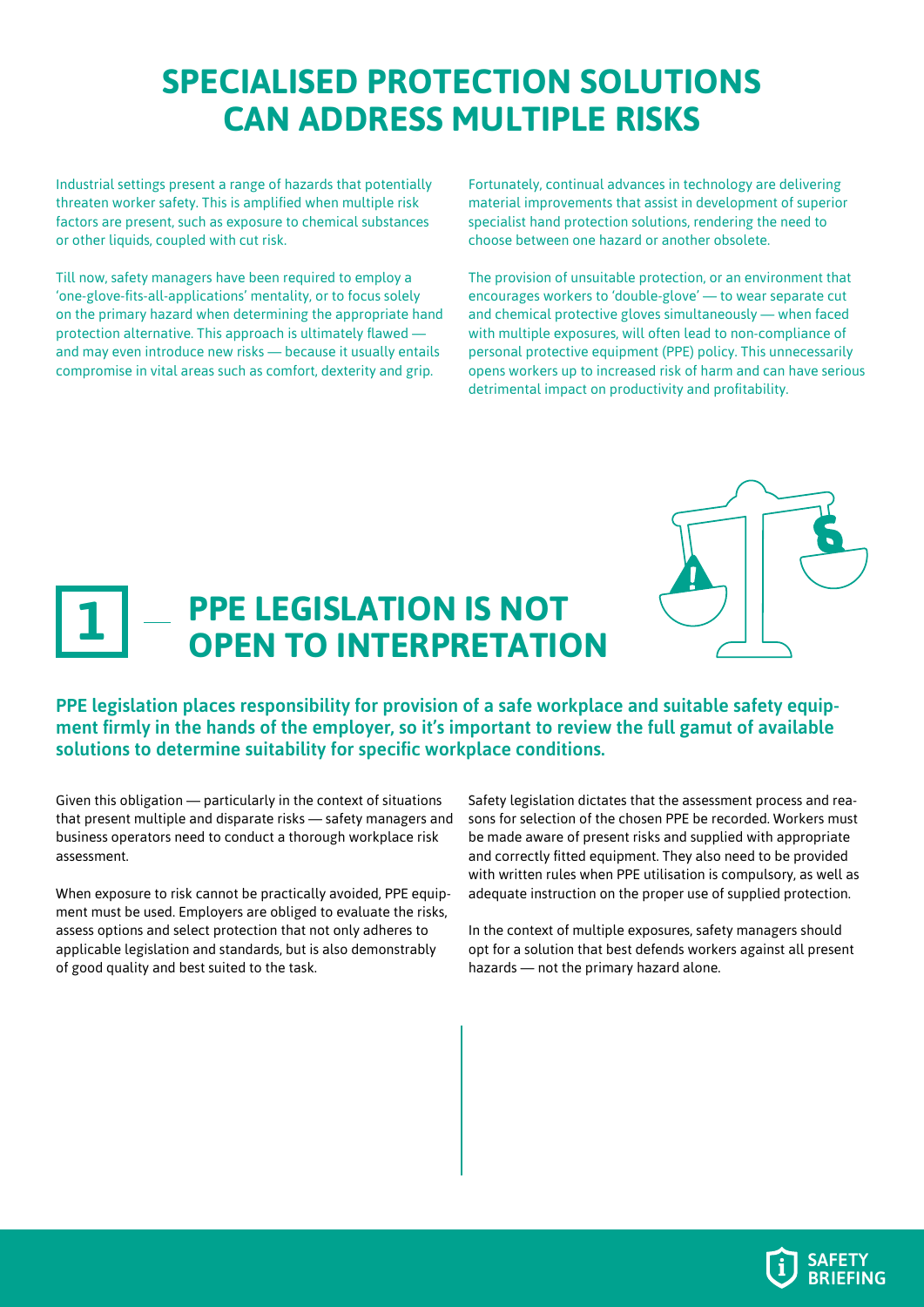# **CUT CONSIDERATIONS 2**

Workplace cut injury is incredibly common. Employees in around 60% of businesses will suffer cut injuries to hands, second only to skin irritation in terms of reported occupational hand issues.

As per any PPE selection undertaking, the types of tasks being undertaken — and the corresponding risks — will determine the appropriate glove choice. Specialised cut protection gloves are fabricated using a cut resistance yarn that has been tested to perform to — or exceed industry standards, offering best-in-class cut protection with no loss of dexterity or movement.

The wrong hand protection solution can cause injury due to a lack of adequate grip or loss of dexterity, as workers struggle to handle the tools or machinery required to carry out tasks. This is exacerbated in the case of applications where liquids are present, such as the petrochemical industry or when working with hydrocarbon derivatives, polymer derivatives, alcohol bases and esters.



**CHEMICAL CONCERNS**

**3**

Chemical resistant gloves come in a wide variety of barrier materials, thicknesses and designs.

While each barrier material will protect against a spectrum of chemical groups, it will also have weak points – chemical groups or mixes where the ability to protect is less effective. There is no one solution for all applications, so you need to carefully identify the best alternative for the unique range of chemicals and liquids in your situation.

The chosen solution may also need to integrate additional high-performance features including an advanced grip and moisture management technology to ensure worker comfort.

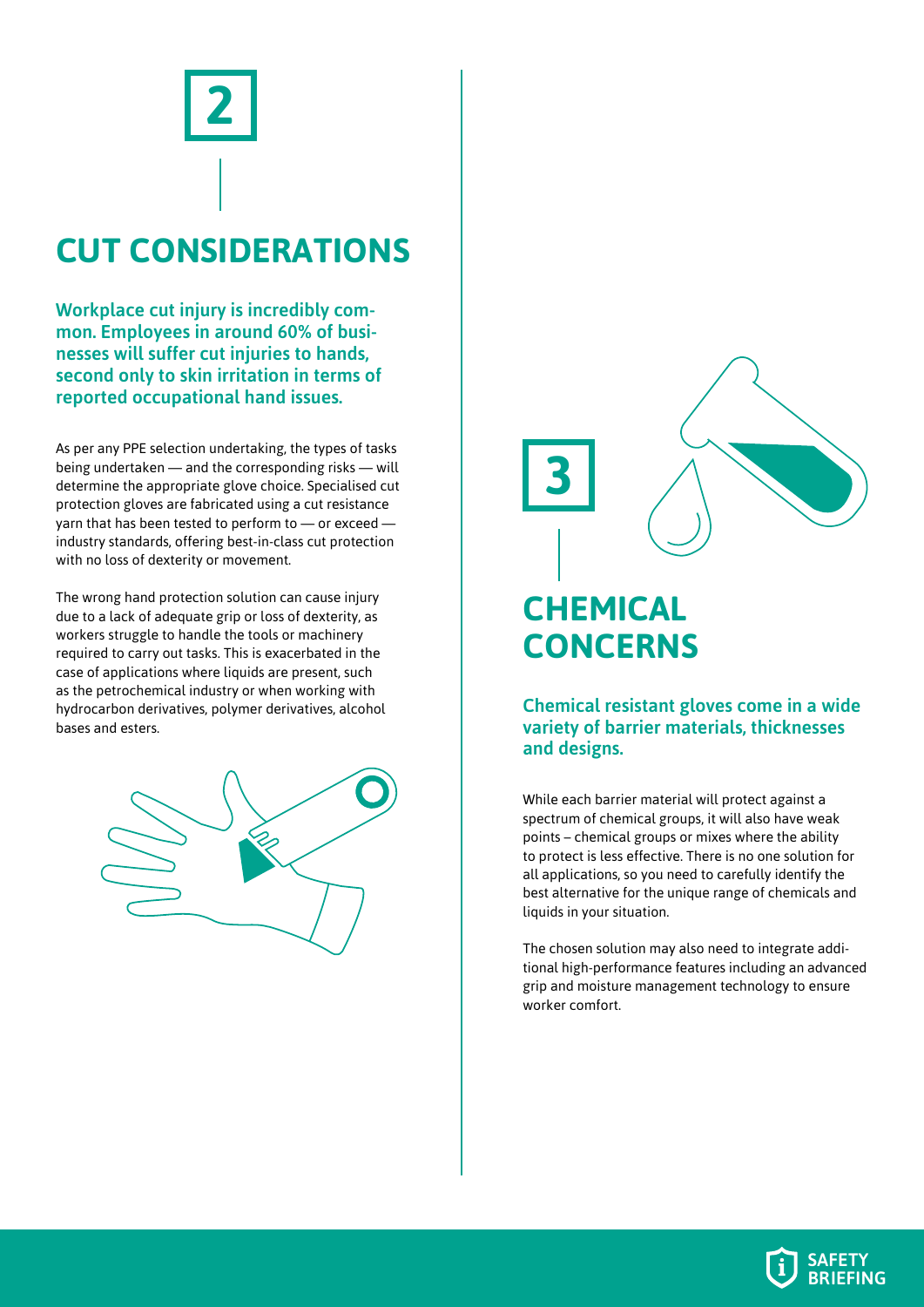

#### **COMBINING CUT AND CHEMICAL PROTECTION 4**

There was once a propensity for workers to 'double-glove' in situations where both cut risk and the presence of liquids threatened safety. This practice serves to endanger the wearer, as dexterity is easily compromised, which can lead to removal of one (or both) hand protection solutions.

Thanks to advances in material and construction technology, there are now solutions available that provide superior protection against both hazards in one design.

When selecting suitable defence against cut and chemical risk, industrial safety managers should look for a glove that features a suitable barrier against liquids and chemicals, to ensure hands are kept clean and comfortable. A glove that offers an enhanced oil grip will decrease fatigue and mitigate injury by offering increased control and minimising the force required to safely handle equipment.

Opting for a solution constructed from high-visibility fabric also increases awareness of hand location in low light conditions, ensuring workers are both seen and safe. Selecting a glove that incorporates high cut and puncture resistance levels offers the ultimate safeguard, as it is designed to address the dynamic nature of industrial working environments and subsequent exposure to hazards.

Selection of the most suitable hand protection selection can be complex, so consider utilising a facility such as Ansell's Guardian service, designed to provide the optimum solution based on a personalised assessment of the unique exposure conditions in your application.